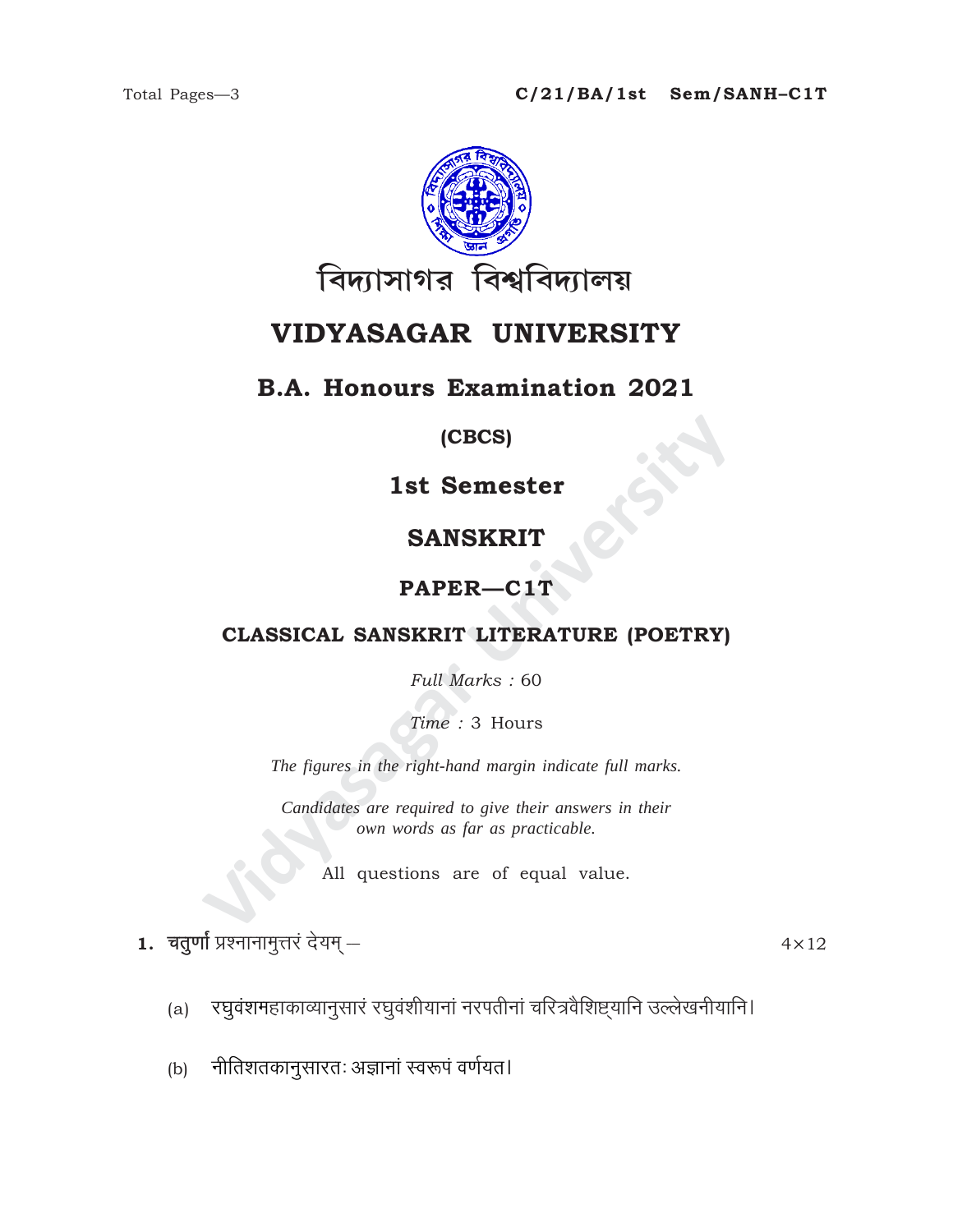#### महात्मभिः समं विरोधः केन हेतुना वरम्?  $(f)$

- (e) कथं पुराविदः पार्वतीम् अपर्णेति वदन्ति?
- 

मेना का? सा कां महतो मुनिव्रतात् निवारयितुम् अचेष्टत?

जगतः पितरौ कौ? तौ कौ इव सम्पृक्तौ?

- दीलीपस्य गुणाः कथं सप्रसवा अभवन्?  $(c)$
- (a) 'रघुवंशम्' इत्यस्य निर्वचनं किम्?
- 

2. षण्णां प्रश्नानामुत्तरं देयम् $-$ 

 $(h)$ 

 $(b)$ 

 $(d)$ 

- 
- 'उपमा कालिदासस्य' व्याख्यायताम्।
- RISE महाकाव्यरचयितृरूपेण श्रीहर्षस्य कृतित्वं विचारयत।  $(g)$
- 'भारवेरर्थगौरवम्' इत्युक्तेः सार्थकता पाठ्यांशानुसारतः प्रतिपादनीया।  $(f)$
- मेघदूतस्य गीतगोविन्दस्य च साहित्यिकमूल्यं निरूप्यताम्।  $(e)$
- वनेचरस्य वक्तव्यस्य सारसंक्षेपः लेख्यः।  $(d)$
- (c) कुमारसम्भवानुसारेण पार्वत्याः तपसः वर्णनं कुरत्त।

 $6\times2$ 

 $\sqrt{2}$